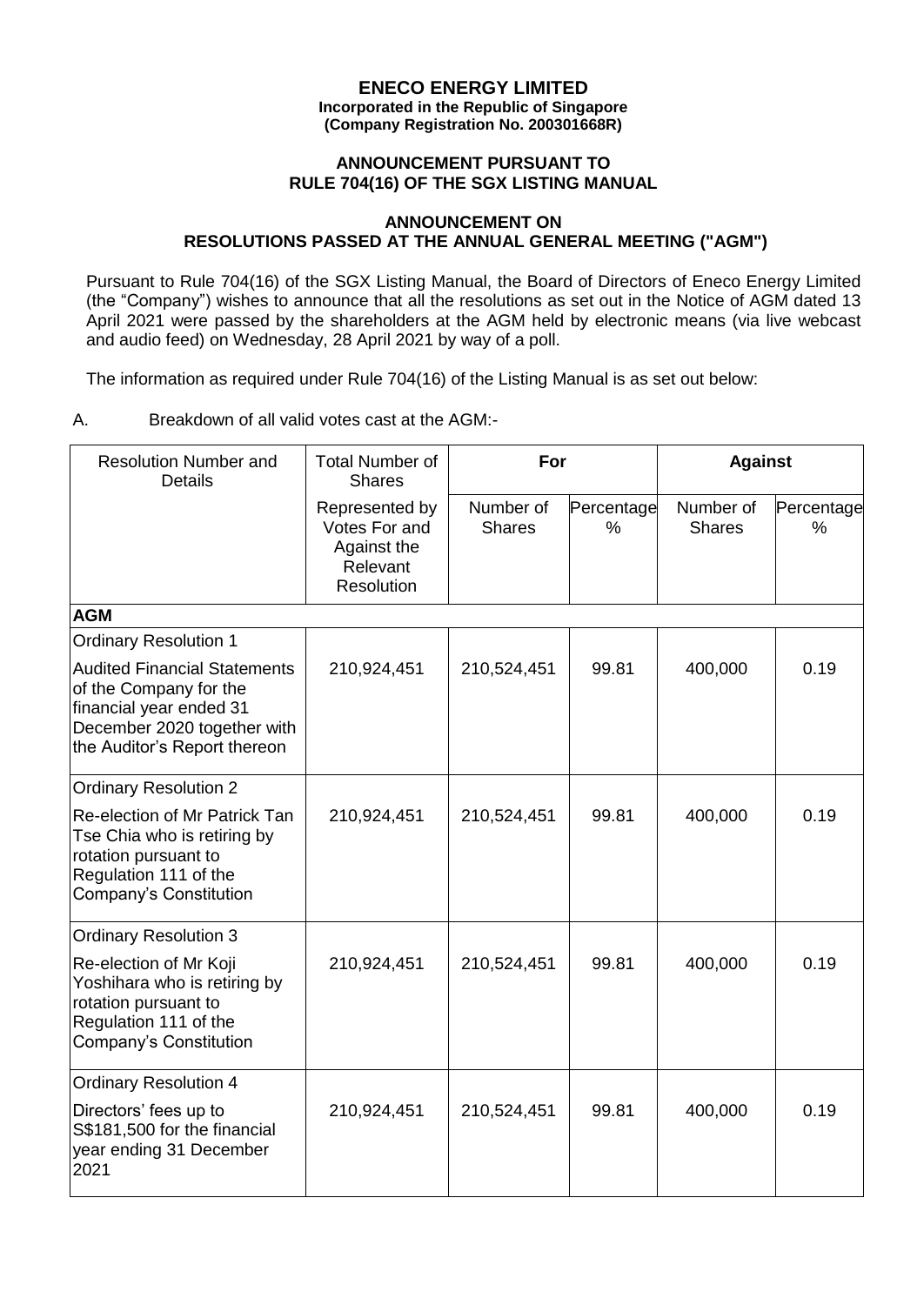#### **Eneco Energy Limited**

- Announcement on Resolutions Passed at the Annual General Meeting ("AGM")

| <b>Resolution Number and</b><br><b>Details</b>                                                                                  | <b>Total Number of</b><br>For<br><b>Shares</b>                                  |                            |                    | <b>Against</b>             |                    |
|---------------------------------------------------------------------------------------------------------------------------------|---------------------------------------------------------------------------------|----------------------------|--------------------|----------------------------|--------------------|
|                                                                                                                                 | Represented by<br>Votes For and<br>Against the<br>Relevant<br><b>Resolution</b> | Number of<br><b>Shares</b> | Percentage<br>$\%$ | Number of<br><b>Shares</b> | Percentage<br>$\%$ |
| <b>AGM</b>                                                                                                                      |                                                                                 |                            |                    |                            |                    |
| <b>Ordinary Resolution 5</b>                                                                                                    |                                                                                 |                            |                    |                            |                    |
| Re-appointment of Messrs<br>Foo Kon Tan LLP as the<br>Auditors of the Company                                                   | 210,924,451                                                                     | 210,524,451                | 99.81              | 400,000                    | 0.19               |
| <b>Ordinary Resolution 6</b>                                                                                                    |                                                                                 |                            |                    |                            |                    |
| To authorise the Directors to<br>issue shares                                                                                   | 210,924,451                                                                     | 210,524,451                | 99.81              | 400,000                    | 0.19               |
| <b>Ordinary Resolution 7</b>                                                                                                    |                                                                                 |                            |                    |                            |                    |
| To authorise the Directors to<br>issue shares under Eneco<br><b>Group Share Option Scheme</b><br>("EGSOS") and EGSOS 2017       | 209,892,545                                                                     | 209,492,545                | 99.81              | 400,000                    | 0.19               |
| <b>Ordinary Resolution 8</b>                                                                                                    |                                                                                 |                            |                    |                            |                    |
| To authorise the Directors to<br>issue shares under Eneco<br><b>Group Performance Share</b><br>Plan ("EGPSP") and EGPSP<br>2017 | 209,892,545                                                                     | 209,492,545                | 99.81              | 400,000                    | 0.19               |

# B. Details of parties who are required to abstain from voting on any resolution(s):-

| <b>Resolution Number and Details</b>                                                                                | Name              | <b>Total Number of Shares</b> |  |
|---------------------------------------------------------------------------------------------------------------------|-------------------|-------------------------------|--|
| <b>AGM</b>                                                                                                          |                   |                               |  |
| Resolution 4 - Directors' fees up to S\$181,500 Low Chai Chong<br>for the financial year ending 31 December<br>2021 |                   | $6,134,100^{(1)}$             |  |
| Resolution 7 - To authorise the Directors to<br>lissue shares under EGSOS and EGSOS                                 | Low Chai Chong    | $6,134,100^{(1)}$             |  |
| 2017                                                                                                                | Colin Peter Moran | 1,031,906                     |  |
| Resolution 8 - To authorise the Directors to<br>issue shares under EGPSP and EGPSP 2017                             | Low Chai Chong    | $6,134,100^{(1)}$             |  |
|                                                                                                                     | Colin Peter Moran | 1,031,906                     |  |

(1) Deemed interest of Mr Low Chai Chong by virtue of the shares held by his spouse.

Entrust Advisory Pte Ltd was appointed as the Company's scrutineer.